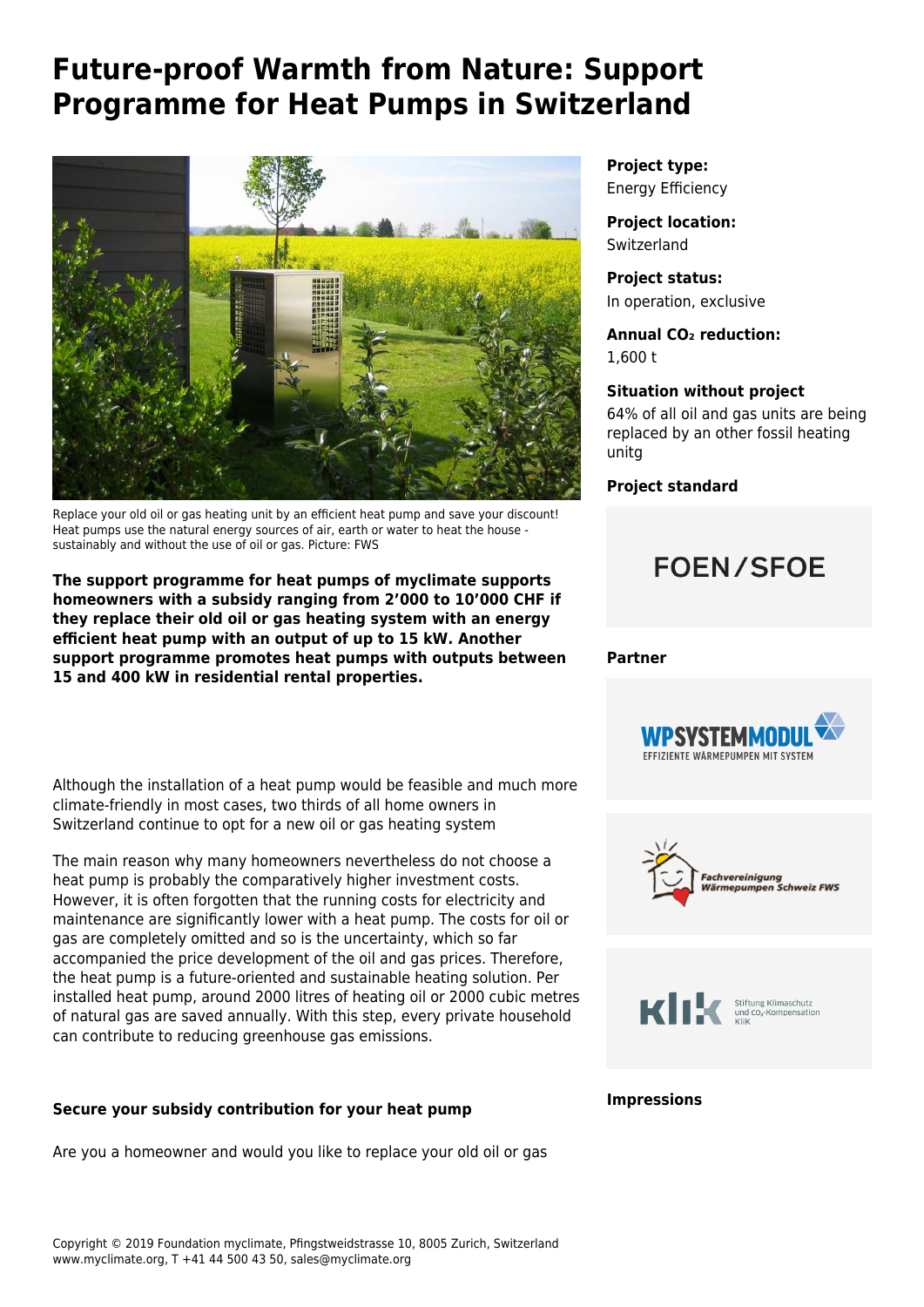heating soon? myclimate calculates the amount of the subsidy for the heat pump after successful registration based on past annual energy consumption (0.18 CHF/kWh), whereas the subsidy amounts to at least CHF 2'000. The [funding calculator](https://www.myclimate.org/get-active/carbon-offset-projects/funding-heat-pumps-pellet/#c11694) offers you an initial estimate. With the subsidy, we would like to remove investment barriers and make it easier for you to decide on a heat pump and protect the climate.

#### **Register now!**

Send us the completed [registration form](https://www.myclimate.org/fileadmin/user_upload/Anmeldeformular-WP-Programm-7816-DE.pdf) today! We support heat pumps up to 15kW thermal heating capacity, which replace a heating system using fuel oil or natural gas and which do not qualify for any state subsidy. Please visit the [Energiefranken](https://www.energie-experten.ch/de/energiefranken.html) website to check whether you can receive a state subsidy. The subsidy in the myclimate funding programme is only valid for the replacement of oil or natural gas heating systems. Electric heating systems and other types of heating are excluded from the programme.

The procedure of the subsidy program is as follows (details can be found in the application form):

- 1. Complete, sign and submit the registration form together with receipts for fuel consumption to myclimate **before awarding the contract to the installer**.
- 2. After myclimate has provisionally approved the funding, award the contract to the installer and let the heat pump install by 31.12.2024. The installer then submits the documents for certification to the Swiss Heat Pump Association.
- 3. myclimate receives the certificate ("Anlagezertifikat") directly from the Swiss Heat Pump Association and initiates the payment (confirmed via email to the homeowner).

## **High Quality thanks to a Quality Standard**

In order to guarantee the quality of the programme, only those heat pump systems developed in accordance with the quality standard [Heat Pump](https://www.wp-systemmodul.ch/de-ch/page/Waermepumpen-System-Modul-Heizung-Energieeffizienz-4) [System Module](https://www.wp-systemmodul.ch/de-ch/page/Waermepumpen-System-Modul-Heizung-Energieeffizienz-4) (HP System Module) will receive a subsidy. This standard was developed by the [Swiss Heat Pump Association FWS](https://www.fws.ch/) and guarantees high energy efficiency and optimal processes. According to a [study by](https://pubdb.bfe.admin.ch/de/publication/download/9508) [SwissEnergy](https://pubdb.bfe.admin.ch/de/publication/download/9508) (EnergieSchweiz), this leads to an annual reduction of electricity costs by approx. 15 per cent. Generally, the additional expenditures for a HPSM pay off within a few years due to the lower operating costs of the heating system (lower electricity consumption) and fewer service visits.

In principle, any heating installation company with trained specialists can plan and install heat pump systems according to HP-system module. You can refer to the [list of qualified installers](https://www.wp-systemmodul.ch/de/page/InstallateurePlaner/Qualifizierte-Installateure-und-Planer-35) or contact an installer directly. Interested installers will find further information [here.](https://www.wp-systemmodul.ch/de-ch/page/Installateure/Vorteile-fuer-Installateure-34)

By the way: If you obtain the electricity for your heat pump from renewable energy sources, the environmental footprint of the heat pump is even better.



Heat pumps use the natural energy sources – sustainable and without using fossil fuels. Picture: EnergieSchweiz



A heat pump with WPS modul guarantees highest quality: a high level of energy efficiency and optimum processes. Picture: FWS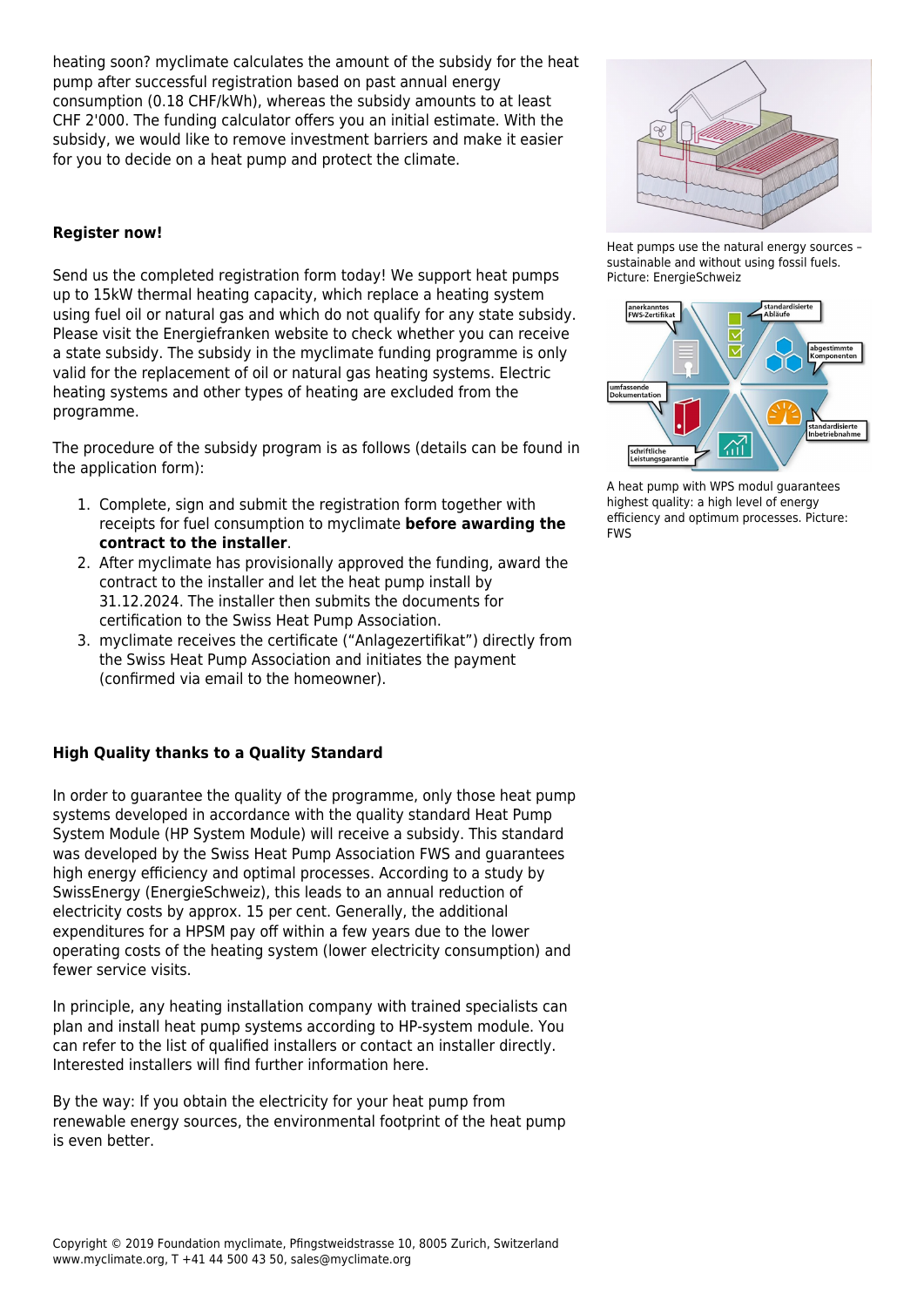#### **Notes regarding sustainable renovations**

While the following points are not participation criteria for the support programme, we nevertheless strongly suggest that they be taken into consideration:

- Natural refrigerants: So-called natural refrigerants are a new trend as they have little to no greenhouse gas potential if they happen to escape. These include carbon dioxide (R744, CO2), hydrocarbons (propane R290, isobutane R600a) and ammonia (R717, NH₃). A list with efficient heat pumps and their refrigerants can be found under topten.ch. You often have to explicitly ask the company whether the device or system is offered with a natural refrigerant.
- Renovating the building shell: Prior or simultaneous renovation of the building shell is recommendable when replacing your heater. The new heating system can be smaller because of this and the running costs can be decreased.

#### **Where does the funding come from?**

This carbon offset programme has been made possible thanks to funding from the [KliK Foundatio](https://www.klik.ch/en)n. Go to our [Info page](https://www.myclimate.org/information/faq/faq-detail/klik/) to learn how the funding mechanism works for mandatory carbon offsetting.

#### **Contact**

Do you have any questions? Please do not hesitate to [contact us](mailto:wp@myclimate.org), Tel. +41 44 500 43 50.

Please refer to [topten.ch](https://www.topten.ch/private/products/heat_pumps) for the most efficient WPSM-certified heat pumps.

#### **Did you know that...?**

Thanks to participation in the funding programme for heat pumps, you...

- receive a subsidy ranging from 2'000 to 10'000 CHF when replacing an old oil or natural gas heating.
- install a high quality heat pump system, which is 15% more energy efficient than a plant without heat pump system module and thus reduces maintenance costs.
- $\bullet$  reduce the CO<sub>2</sub> output of your heating system.
- contribute to climate action and engage for future generations.

This project contributes to 2 SDGs: